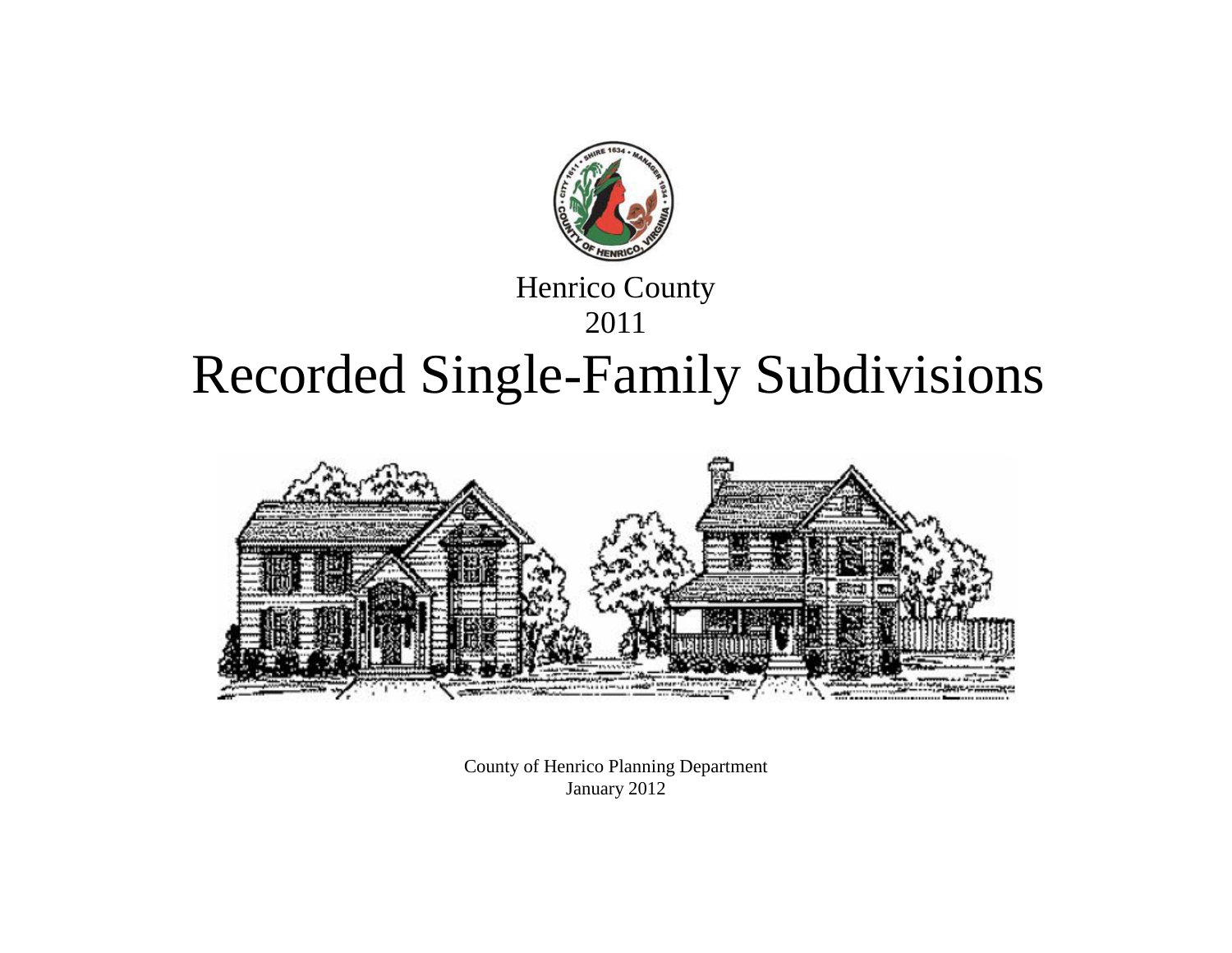#### METHODOLOGY FOR THE 2011 RECORDED SINGLE-FAMILY SUBDIVISION REPORT

The *Recorded Single-Family Subdivision Report*, compiled annually by the Henrico County Planning Department, records single-family subdivisions by Magisterial District. The units and acreage recorded in the report account for all units and acreage approved for each section of the subdivisions as recorded with the record of deeds in the Circuit Court Clerk's Office.

The data used to create the reports is derived from Henrico County's Planning Department records of recorded subdivisions. This information is documented by the Henrico County Planning Department after the final plat is recorded in the Circuit Court Clerk's Office.

For more information contact the Planning Department at (804) 501-4602.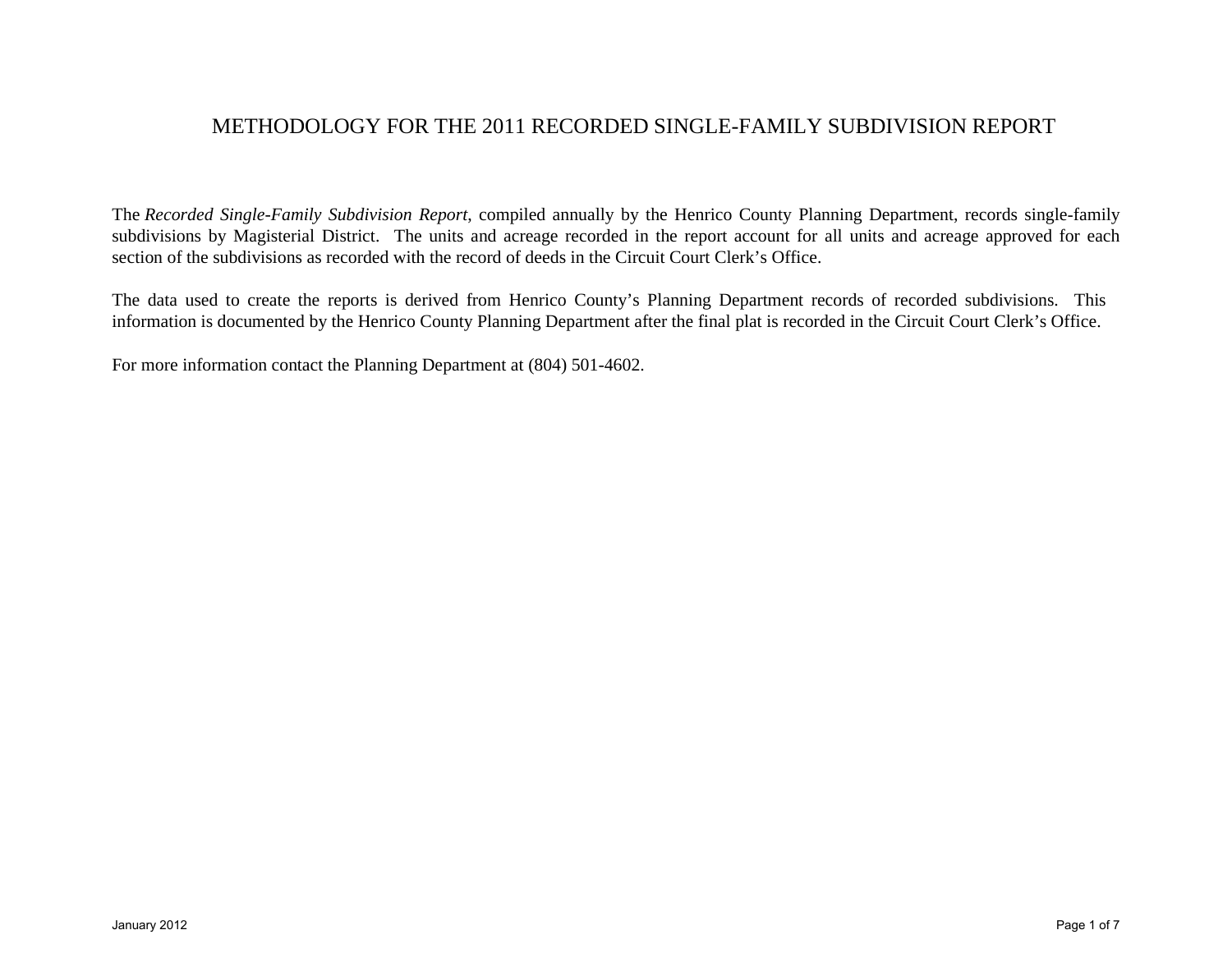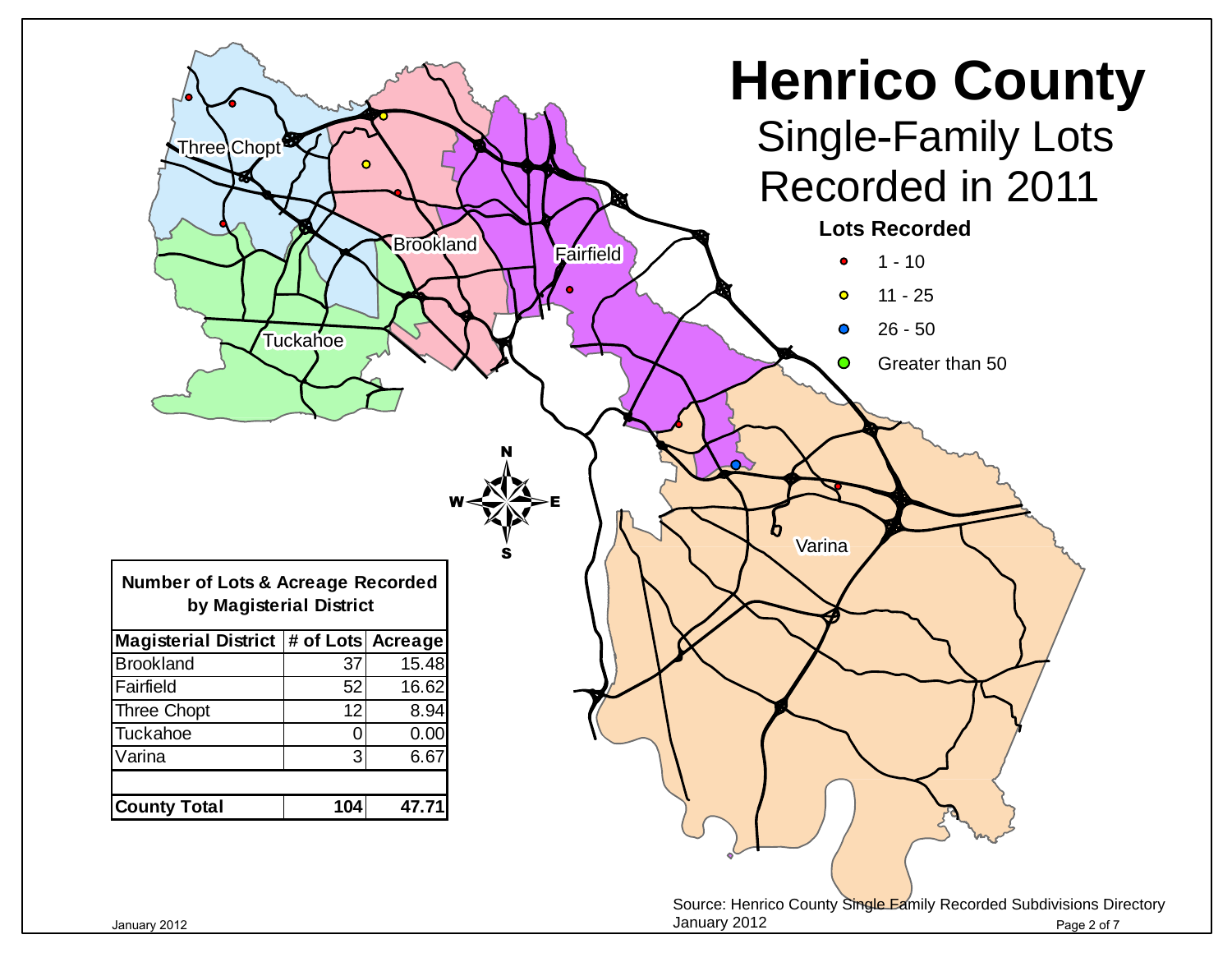

# *2011 Recorded Subdivisions*

| <b>Subdivision</b>                            |    |    | Section Lot(s) Acreage in Lots AVG Lot |        | <b>Zoning</b> | Case #             | <b>Parcel Number</b> | <b>Recorded</b> |  |  |
|-----------------------------------------------|----|----|----------------------------------------|--------|---------------|--------------------|----------------------|-----------------|--|--|
| <b>Brookland</b>                              |    |    |                                        |        |               |                    |                      |                 |  |  |
| Holladay Hill                                 | Α  | 21 | 7.9900                                 | 0.3805 | $R-3C$        | C-47C-05           | 762-772-5052         | 7/25/2011       |  |  |
| Old Mountain Rd & Benjamin Hill Ct            |    |    |                                        |        |               |                    |                      |                 |  |  |
| Hungary Creek                                 | 1  | 12 | 5.1400                                 | 0.4283 | $R-3C$        | C-20C-09           | 759-765-9433         | 12/16/2011      |  |  |
| Nuckols Rd & Francistown Rd                   |    |    |                                        |        |               |                    |                      |                 |  |  |
| <b>Mountain Cove</b>                          |    | 4  | 2.3480                                 | 0.5870 | $R-2$         |                    | 764-761-6107         | 11/22/2011      |  |  |
| Hungary Rd & Mountain Cove Ct                 |    |    |                                        |        |               |                    |                      |                 |  |  |
| <b>Summary for Brookland (3 Subdivisions)</b> |    |    |                                        |        |               |                    |                      |                 |  |  |
| <b>Sum</b>                                    | 37 |    | 0.4183<br>15.4780                      |        |               |                    |                      |                 |  |  |
| <b>Fairfield</b>                              |    |    |                                        |        |               |                    |                      |                 |  |  |
| <b>McCowin Estates</b>                        | 1  | 2  | 0.7800                                 | 0.39   | R-2AC         | C-59C-07, C-10C-10 | 790-746-1666         | 11/18/2011      |  |  |
| Edgefield St & Edgefield Ct                   |    |    |                                        |        |               |                    |                      |                 |  |  |
| Oakleys Chase                                 | 2  | 50 | 15.8440                                | 0.3169 | R-3C, C-1     | C-58C-07           | 814-720-9252         | 8/31/2011       |  |  |
| S. Laburnum Ave & Thornhurst St               |    |    |                                        |        |               |                    |                      |                 |  |  |
| <b>Summary for Fairfield (2 Subdivisions)</b> |    |    |                                        |        |               |                    |                      |                 |  |  |

*Sum52 16.6240 0.3197*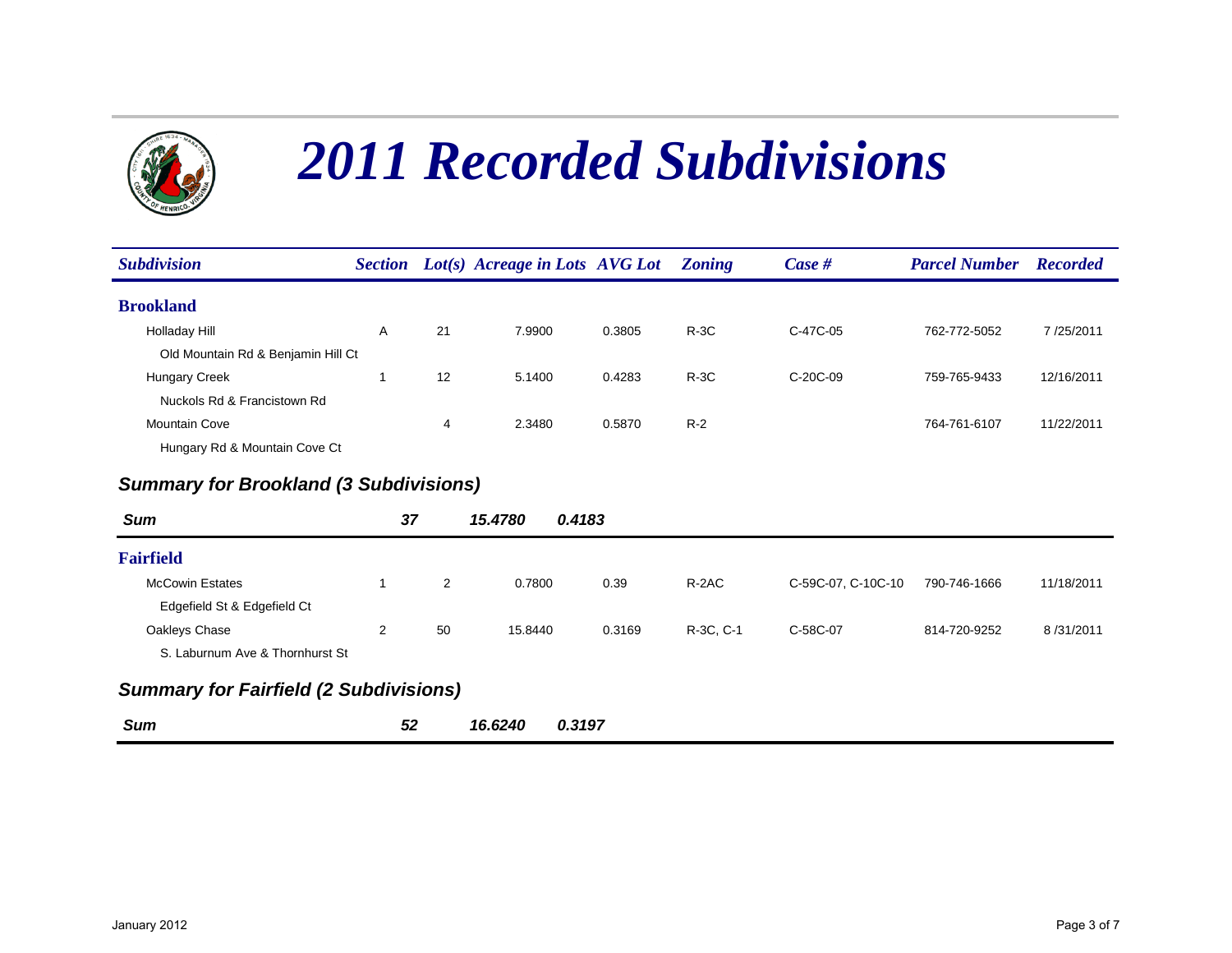| <b>Subdivision</b>                              | <b>Section</b> |   | Lot(s) Acreage in Lots AVG Lot |        | <b>Zoning</b> | Case #     | <b>Parcel Number</b> | <b>Recorded</b> |
|-------------------------------------------------|----------------|---|--------------------------------|--------|---------------|------------|----------------------|-----------------|
| <b>Three Chopt</b>                              |                |   |                                |        |               |            |                      |                 |
| Clays Corner                                    | $\mathbf{1}$   | 5 | 1.9300                         | 0.386  | $R-3C$        | $C-3C-10$  | 738-756-6946         | 7/27/2011       |
| Sunrise Rd & Pump Rd                            |                |   |                                |        |               |            |                      |                 |
| Henley                                          | C              | 6 | 6.6680                         | 1.1113 | $A-1$         |            | 733-775-5529         | 11/17/2011      |
| Nuckols Rd & Old Wyndham Dr                     |                |   |                                |        |               |            |                      |                 |
| Ketterly at Grey Oaks                           | 2              |   | 0.3390                         | 0.339  | R-2AC         | $C-15C-03$ | 739-774-8240         | 1/20/2011       |
| Nuckols Rd & Grey Oaks Park Rd                  |                |   |                                |        |               |            |                      |                 |
| <b>Summary for Three Chopt (3 Subdivisions)</b> |                |   |                                |        |               |            |                      |                 |
| <b>Sum</b>                                      | 12             |   | 8.9370<br>0.7448               |        |               |            |                      |                 |
| <b>Varina</b>                                   |                |   |                                |        |               |            |                      |                 |

| <b>Stony Run Estates</b>     |  | 0.7800 | 0.39   | $R-3C$ | C-66C-02 | 806-726-3963 | 2/28/2011  |
|------------------------------|--|--------|--------|--------|----------|--------------|------------|
| Creighton Rd & Stone Dale Dr |  |        |        |        |          |              |            |
| Woodlawn Terrace             |  | 5.8940 | 5.8940 | $R-4$  |          | 830-717-0339 | 10/18/2011 |
| Link Dr & Algiers Dr         |  |        |        |        |          |              |            |

### *Summary for Varina (2 Subdivisions)*

*Sum 3 6.6740 2.2247 Grand To Total* **104 47.71300.4588**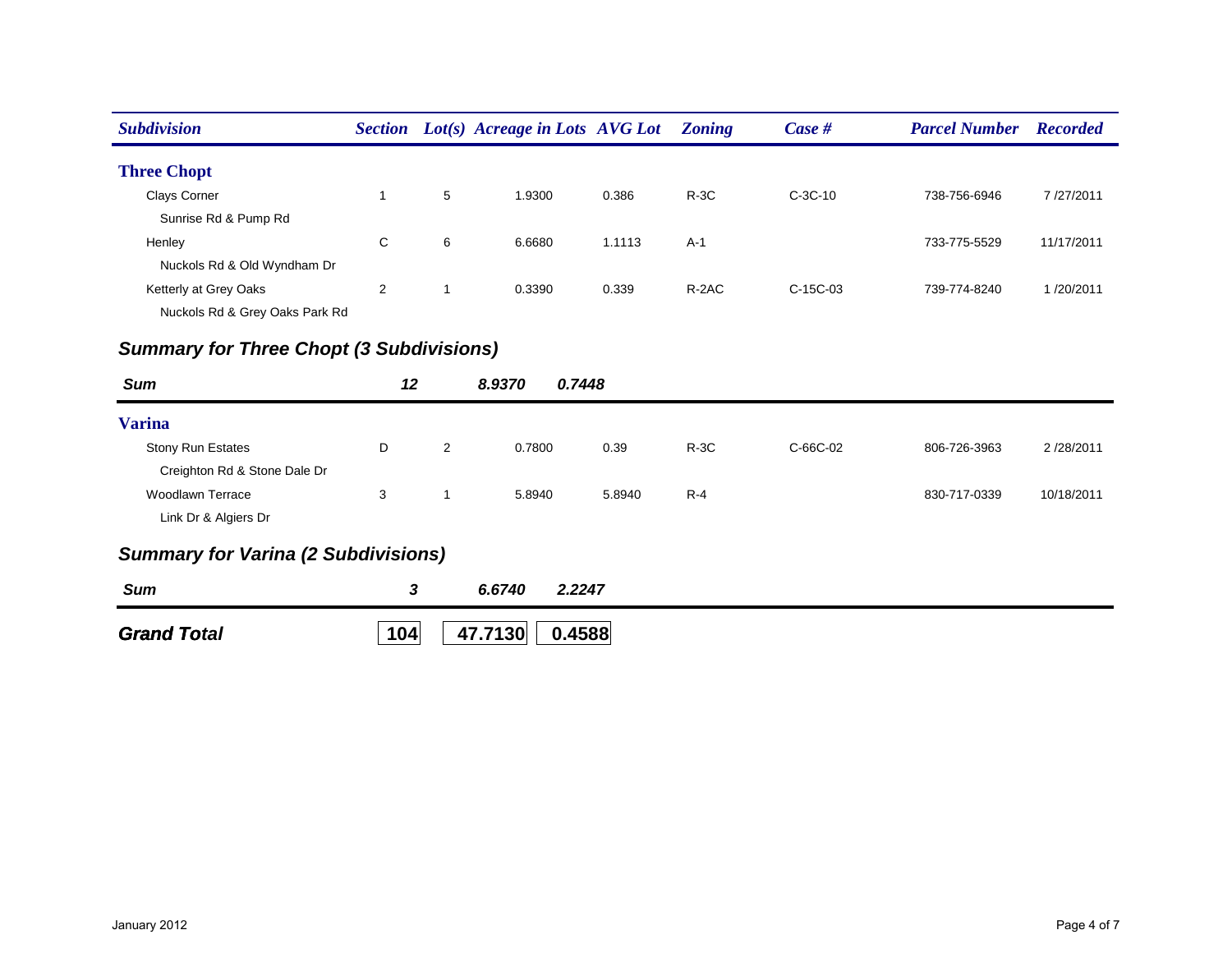| Year                                 | <b>Magesterial District</b>  | Lots                    | <b>Lot Acreage</b> | <b>Average Lot</b> | <b>ROW</b> Acreage | <b>Open Space Acreage</b> |
|--------------------------------------|------------------------------|-------------------------|--------------------|--------------------|--------------------|---------------------------|
| 2007                                 |                              |                         |                    |                    |                    |                           |
|                                      | Brookland (6 subdivisions)   | 35                      | 16.9210            | 0.4835             | 1.1740             | 0.0000                    |
|                                      | Fairfield (8 subdivisions)   | 362                     | 128.0640           | 0.3538             | 25.5910            | 30.6940                   |
|                                      | Three Chopt (6 subdivisions) | 140                     | 83.7360            | 0.5981             | 16.4110            | 18.2200                   |
|                                      | Tuckahoe (4 subdivisions)    | 35                      | 18.0680            | 0.5162             | 2.8920             | 2.2300                    |
|                                      | Varina (21 subdivisions)     | 356                     | 321.5230           | 0.9032             | 28.8850            | 298.2120                  |
| Summary for $2007 = 45$ subdivisions |                              | 928                     | 568.3120           | 0.6124             | 74.9530            | 349.3560                  |
| 2008                                 |                              |                         |                    |                    |                    |                           |
|                                      | Brookland (6 subdivisions)   | 65                      | 23.8240            | 0.3665             | 5.3960             | 12.7680                   |
|                                      | Fairfield (2 subdivisions)   | 38                      | 8.2594             | 0.2174             | 1.9276             | 1.5535                    |
|                                      | Three Chopt (5 subdivisions) | 70                      | 29.5480            | 0.4221             | 4.6740             | 3.1870                    |
|                                      | Tuckahoe (2 subdivisions)    | $\overline{\mathbf{c}}$ | 1.5390             | 0.7695             | 0.0000             | 0.0000                    |
|                                      | Varina (16 subdivisions)     | 241                     | 155.8330           | 0.6466             | 20.4960            | 2.4490                    |
| Summary for $2008 = 31$ subdivisions |                              | 416                     | 219.0034           | 0.5265             | 32.4936            | 19.9575                   |

## *Magisterial District by Year Report*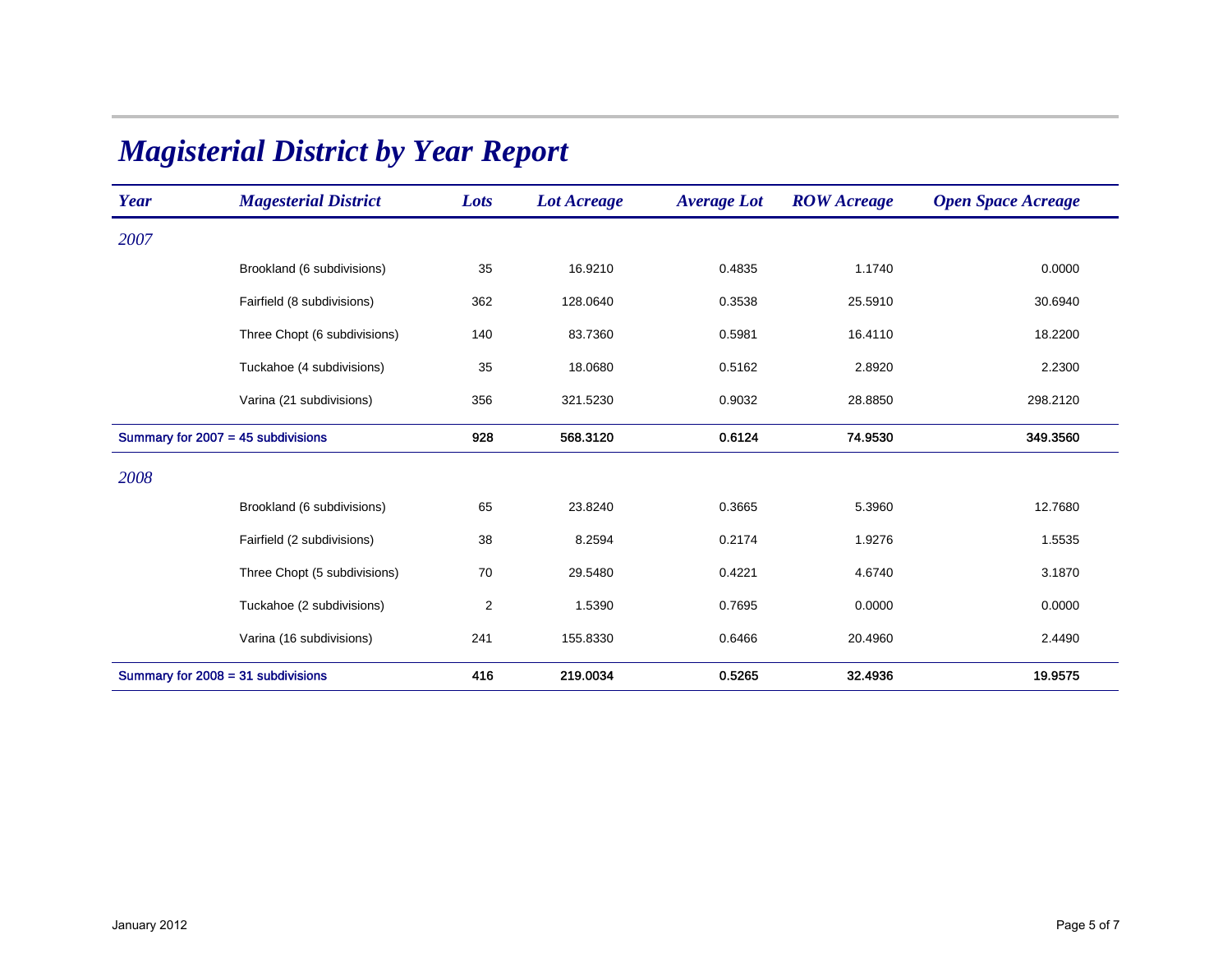| Year                                 | <b>Magesterial District</b>  | Lots         | <b>Lot Acreage</b> | <b>Average Lot</b> | <b>ROW</b> Acreage | <b>Open Space Acreage</b> |
|--------------------------------------|------------------------------|--------------|--------------------|--------------------|--------------------|---------------------------|
| 2009                                 |                              |              |                    |                    |                    |                           |
|                                      | Brookland (3 subdivisions)   | 19           | 6.0910             | 0.3206             | 0.9610             | 0.1000                    |
|                                      | Three Chopt (1 subdivisions) | $\mathbf{1}$ | 0.5190             | 0.519              | 0.0000             | 1.8980                    |
|                                      | Varina (7 subdivisions)      | 255          | 242.7464           | 0.9519             | 25.9352            | 14.0676                   |
| Summary for 2009 = 11 subdivisions   |                              | 275          | 249.3564           | 0.9068             | 26.8962            | 16.0656                   |
| 2010                                 |                              |              |                    |                    |                    |                           |
|                                      | Brookland (1 subdivisions)   | $\mathbf{1}$ | 1.4100             | 1.41               | 0.0600             | 0.0000                    |
|                                      | Fairfield (3 subdivisions)   | 24           | 8.4180             | 0.3507             | 1.1290             | 0.0000                    |
|                                      | Three Chopt (5 subdivisions) | 96           | 39.0350            | 0.4066             | 6.3060             | 4.9810                    |
|                                      | Varina (5 subdivisions)      | 116          | 55.5106            | 0.4785             | 8.6304             | 0.6980                    |
| Summary for $2010 = 14$ subdivisions |                              | 237          | 104.3736           | 0.4404             | 16.1254            | 5.6790                    |
| 2011                                 |                              |              |                    |                    |                    |                           |
|                                      | Brookland (3 subdivisions)   | 37           | 15.4780            | 0.4183             | 2.2390             | 3.9070                    |
|                                      | Fairfield (2 subdivisions)   | 52           | 16.6240            | 0.3197             | 4.3230             | 44.0590                   |
|                                      | Three Chopt (3 subdivisions) | 12           | 8.9370             | 0.7448             | 0.4340             | 0.0210                    |
|                                      | Varina (2 subdivisions)      | 3            | 6.6740             | 2.2247             | 0.0190             | 0.0000                    |
| Summary for $2011 = 10$ subdivisions |                              | 104          | 47.7130            | 0.4588             | 7.0150             | 47.9870                   |
| <b>Grand Total (2007 - 2010)</b>     |                              | 1,960        | 1,188.7584         | 0.6065             | 157.4832           | 439.0451                  |